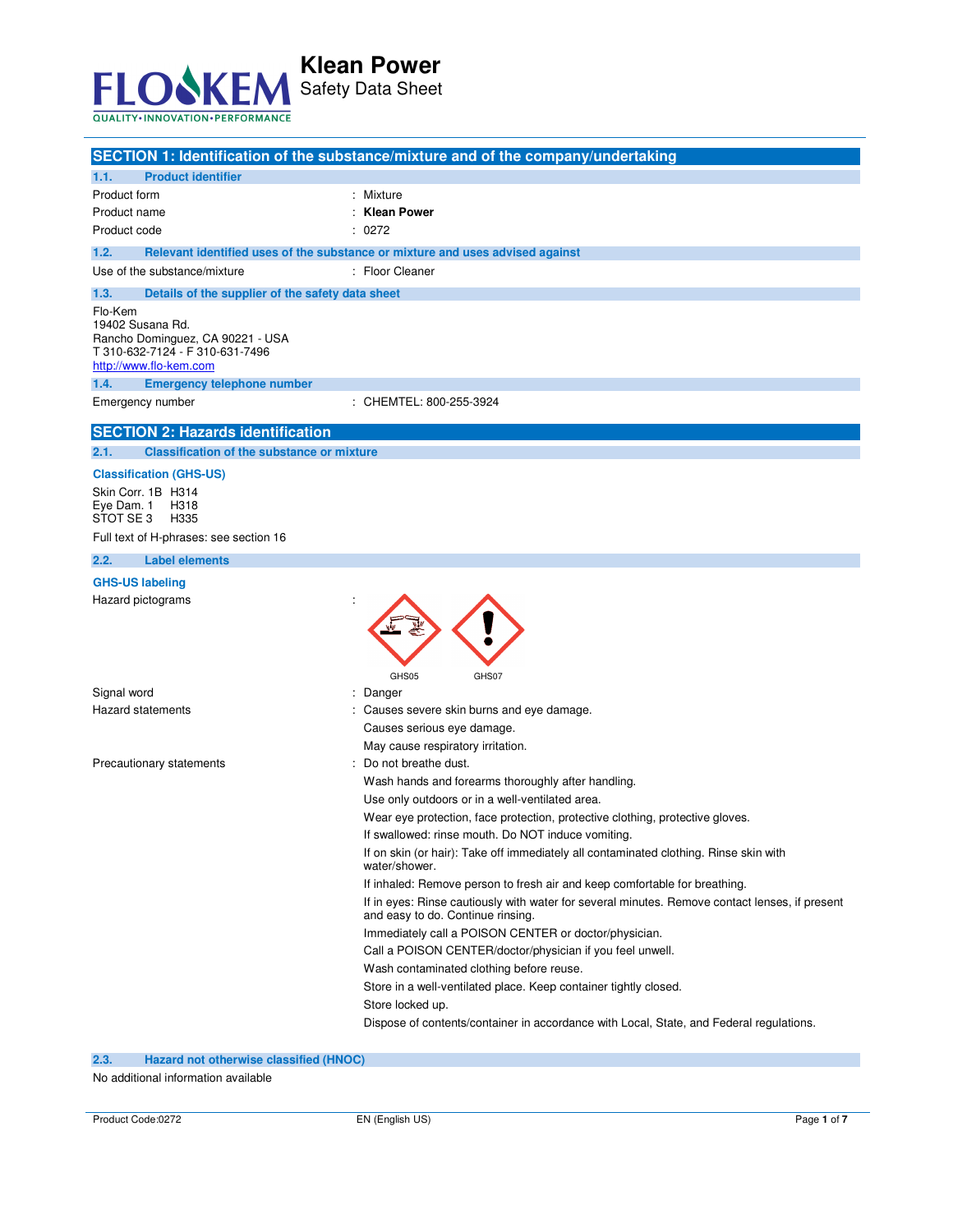Safety Data Sheet

| 2.4. |  |  |  | <b>Unknown acute toxicity (GHS-US)</b> |
|------|--|--|--|----------------------------------------|
|------|--|--|--|----------------------------------------|

### No data available

#### **SECTION 3: Composition/information on ingredients**

**3.1. Substance** 

Not applicable

**(NOTE: If component displays the \* (asterisk) symbol, the following statement applies.)** 

**\*Chemical name, CAS number and/or exact concentration have been withheld as a trade secret** 

Full text of H-phrases: see section 16

| 3.2.<br><b>Mixture</b>                                  |                           |           |                                                                                            |
|---------------------------------------------------------|---------------------------|-----------|--------------------------------------------------------------------------------------------|
| <b>Name</b>                                             | <b>Product identifier</b> | $\%$      | <b>Classification (GHS-US)</b>                                                             |
| sodium carbonate                                        | (CAS No) 497-19-8         | 70 - 75   | Eye Irrit. 2A, H319                                                                        |
| disodium metasilicate, pentahydrate                     | (CAS No) 10213-79-3       | $20 - 25$ | Acute Tox. 4 (Oral), H302<br>Skin Corr. 1B. H314<br>STOT SE 3, H335                        |
| benzenesulfonic acid, C10-16-alkyl derivs., sodium salt | (CAS No) 68081-81-2       | l - 5     | Acute Tox. 4 (Oral), H302<br>Skin Irrit. 2, H315<br>Eye Irrit. 2A, H319<br>STOT SE 3. H335 |

**(NOTE: If component displays the \* (asterisk) symbol, the following statement applies.)** 

**\*Chemical name, CAS number and/or exact concentration have been withheld as a trade secret**

| <b>SECTION 4: First aid measures</b>                                |                                                                                                                                                                                                                                   |
|---------------------------------------------------------------------|-----------------------------------------------------------------------------------------------------------------------------------------------------------------------------------------------------------------------------------|
| <b>Description of first aid measures</b><br>4.1.                    |                                                                                                                                                                                                                                   |
| First-aid measures general                                          | : Never give anything by mouth to an unconscious person. If you feel unwell, seek medical<br>advice (show the label where possible).                                                                                              |
| First-aid measures after inhalation                                 | Remove to fresh air and keep at rest in a position comfortable for breathing. Immediately call a<br>POISON CENTER or doctor/physician.                                                                                            |
| First-aid measures after skin contact                               | Brush off loose particles from skin. Immerse in cool water/wrap in wet bandages. Remove/Take<br>off immediately all contaminated clothing. Rinse skin with water/shower. Immediately call a<br>POISON CENTER or doctor/physician. |
| First-aid measures after eye contact                                | : Rinse cautiously with water for several minutes. Remove contact lenses, if present and easy to<br>do. Continue rinsing. Immediately call a POISON CENTER or doctor/physician.                                                   |
| First-aid measures after ingestion                                  | Rinse mouth. Do NOT induce vomiting. Immediately call a POISON CENTER or<br>doctor/physician.                                                                                                                                     |
| 4.2.<br>Most important symptoms and effects, both acute and delayed |                                                                                                                                                                                                                                   |
| Symptoms/injuries                                                   | : Causes severe skin burns and eye damage.                                                                                                                                                                                        |
| Symptoms/injuries after inhalation                                  | : May cause respiratory irritation.                                                                                                                                                                                               |
| Symptoms/injuries after skin contact                                | : Causes burns/corrosion of the skin.                                                                                                                                                                                             |
| Symptoms/injuries after eye contact                                 | : Causes serious eye damage.                                                                                                                                                                                                      |
| Symptoms/injuries after ingestion                                   | : Harmful if swallowed. Burns to the gastric/intestinal mucosa. Abdominal pain. Gastrointestinal<br>complaints.                                                                                                                   |

**4.3. Indication of any immediate medical attention and special treatment needed** 

No additional information available

|            | <b>SECTION 5: Firefighting measures</b>                             |                                                                                                                                                                              |
|------------|---------------------------------------------------------------------|------------------------------------------------------------------------------------------------------------------------------------------------------------------------------|
| 5.1.       | <b>Extinguishing media</b>                                          |                                                                                                                                                                              |
|            | Suitable extinguishing media<br>Unsuitable extinguishing media      | : Extinguishing media for surrounding fires. Adapt extinguishing media to the environment.<br>: Do not use a heavy water stream.                                             |
| 5.2.       | Special hazards arising from the substance or mixture               |                                                                                                                                                                              |
| Reactivity |                                                                     | : Reacts violently with (some) acids. Reacts with (strong) oxidizers. Reacts with (some) metals<br>and their compounds: release of highly flammable gases/vapors (hydrogen). |
| 5.3.       | <b>Advice for firefighters</b>                                      |                                                                                                                                                                              |
|            | Firefighting instructions                                           | : Use water spray or fog for cooling exposed containers. Exercise caution when fighting any<br>chemical fire. Prevent fire-fighting water from entering environment.         |
|            | Protection during firefighting                                      | : Do not enter fire area without proper protective equipment, including respiratory protection.                                                                              |
|            | Other information                                                   | : No additional information available.                                                                                                                                       |
|            | <b>SECTION 6: Accidental release measures</b>                       |                                                                                                                                                                              |
| 6.1.       | Personal precautions, protective equipment and emergency procedures |                                                                                                                                                                              |
| $\sim$     |                                                                     | $\cdot$ $\cdot$                                                                                                                                                              |

| General measures  | Isolate from fire, if possible, without unnecessary risk. |             |
|-------------------|-----------------------------------------------------------|-------------|
| Product Code:0272 | EN (English US)                                           | Page 2 of 7 |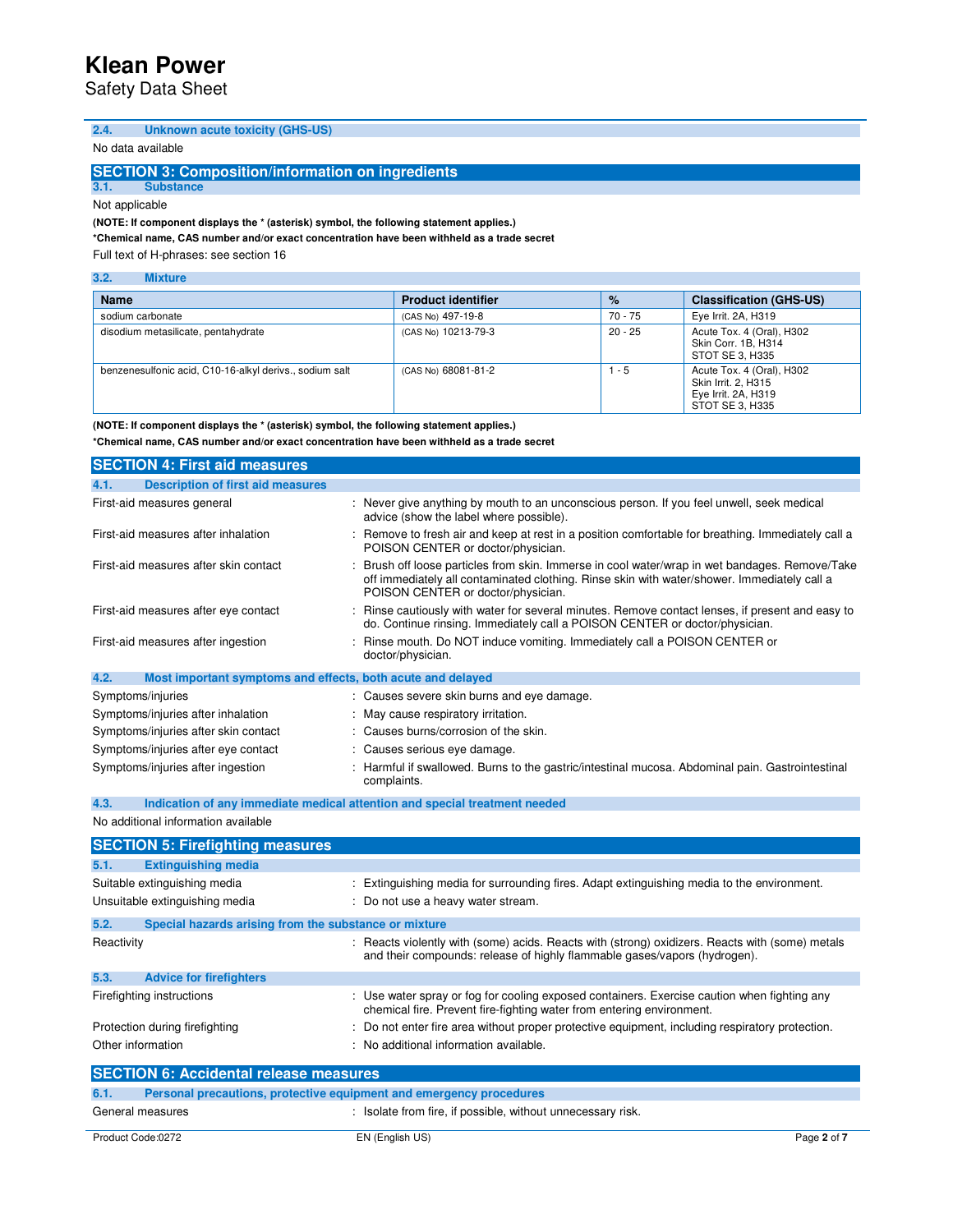Safety Data Sheet

| For non-emergency personnel<br>6.1.1.    |                                                                                                         |
|------------------------------------------|---------------------------------------------------------------------------------------------------------|
| Protective equipment                     | : Protective goggles.                                                                                   |
|                                          | Protective gloves.                                                                                      |
|                                          | Protective clothing.                                                                                    |
|                                          | Respiratory protection.                                                                                 |
| Emergency procedures                     | : Evacuate unnecessary personnel.                                                                       |
| For emergency responders<br>6.1.2.       |                                                                                                         |
| Protective equipment                     | : Equip cleanup crew with proper protection.                                                            |
| Emergency procedures                     | : Ventilate area.                                                                                       |
| <b>Environmental precautions</b><br>6.2. |                                                                                                         |
|                                          | Prevent entry to sewers and public waters. Notify authorities if liquid enters sewers or public waters. |

| 6.3.            | Methods and material for containment and cleaning up |  |                                                                                                                                                                                                                                                                                                                                                                                              |
|-----------------|------------------------------------------------------|--|----------------------------------------------------------------------------------------------------------------------------------------------------------------------------------------------------------------------------------------------------------------------------------------------------------------------------------------------------------------------------------------------|
| For containment |                                                      |  | : Dam up the solid spill. If reacting: dilute toxic gas/vapor with water spray.                                                                                                                                                                                                                                                                                                              |
|                 | Methods for cleaning up                              |  | : Collect the spill only if it is in a dry state. Wetted substance: cover with powdered limestone or<br>dry sand, earth, vermiculite. Minimize generation of dust. Scoop solid spill into closing<br>containers. Carefully collect the spill/leftovers. Store away from other materials. Clean<br>contaminated surfaces with an excess of water. Wash clothing and equipment after handling. |

### **6.4. Reference to other sections**

See Heading 8. Exposure controls and personal protection.

| <b>SECTION 7: Handling and storage</b>                               |                                                                                                                                                                                                                                                                                                               |  |
|----------------------------------------------------------------------|---------------------------------------------------------------------------------------------------------------------------------------------------------------------------------------------------------------------------------------------------------------------------------------------------------------|--|
| 7.1.<br><b>Precautions for safe handling</b>                         |                                                                                                                                                                                                                                                                                                               |  |
| Precautions for safe handling                                        | : Do not get in eyes, on skin, or on clothing. Do not breathe dust. Ensure good ventilation of the<br>work station. Observe normal hygiene standards. Provide local exhaust or general room<br>ventilation. Use only outdoors or in a well-ventilated area. Use personal protective equipment<br>as required. |  |
| Hygiene measures                                                     | : Do not eat, drink or smoke when using this product. Wash contaminated clothing before reuse.<br>Wash hands and forearms thoroughly after handling. Wash hands and other exposed areas<br>with mild soap and water before eating, drinking or smoking and when leaving work.                                 |  |
| 7.2.<br>Conditions for safe storage, including any incompatibilities |                                                                                                                                                                                                                                                                                                               |  |
| <b>Technical measures</b>                                            | : Provide local exhaust or general room ventilation. Comply with applicable regulations.                                                                                                                                                                                                                      |  |
| Incompatible products                                                | : Acids. Oxidizing agent.                                                                                                                                                                                                                                                                                     |  |
| Storage area                                                         | : Store in a cool, dry well-ventilated area. Keep container tightly closed when not in use.                                                                                                                                                                                                                   |  |

## **SECTION 8: Exposure controls/personal protection 8.1. Control parameters**

### No data available

| 8.2. | <b>Exposure controls</b>         |                                                                                                                                                                                       |
|------|----------------------------------|---------------------------------------------------------------------------------------------------------------------------------------------------------------------------------------|
|      | Personal protective equipment    | : Avoid all unnecessary exposure.                                                                                                                                                     |
|      | Hand protection                  | : Wear protective gloves.                                                                                                                                                             |
|      | Eye protection                   | : Chemical goggles or face shield.                                                                                                                                                    |
|      | Skin and body protection         | : Wear suitable protective clothing.                                                                                                                                                  |
|      | Respiratory protection           | : In case of insufficient ventilation, wear suitable respiratory equipment. Where exposure through<br>inhalation may occur from use, respiratory protection equipment is recommended. |
|      | Other information                | : When using, do not eat, drink or smoke.                                                                                                                                             |
|      | Appropriate engineering controls | : Handle in accordance with good industrial hygiene and safety practice. Wash hands before<br>breaks and at the end of workday.                                                       |

| <b>SECTION 9: Physical and chemical properties</b> |                                                       |             |  |  |
|----------------------------------------------------|-------------------------------------------------------|-------------|--|--|
| 9.1.                                               | Information on basic physical and chemical properties |             |  |  |
| Physical state                                     | : Solid                                               |             |  |  |
| Color                                              | : Yellow                                              |             |  |  |
| Odor                                               | : Odorless                                            |             |  |  |
| Odor threshold                                     | : No data available                                   |             |  |  |
|                                                    |                                                       |             |  |  |
| Product Code:0272                                  | EN (English US)                                       | Page 3 of 7 |  |  |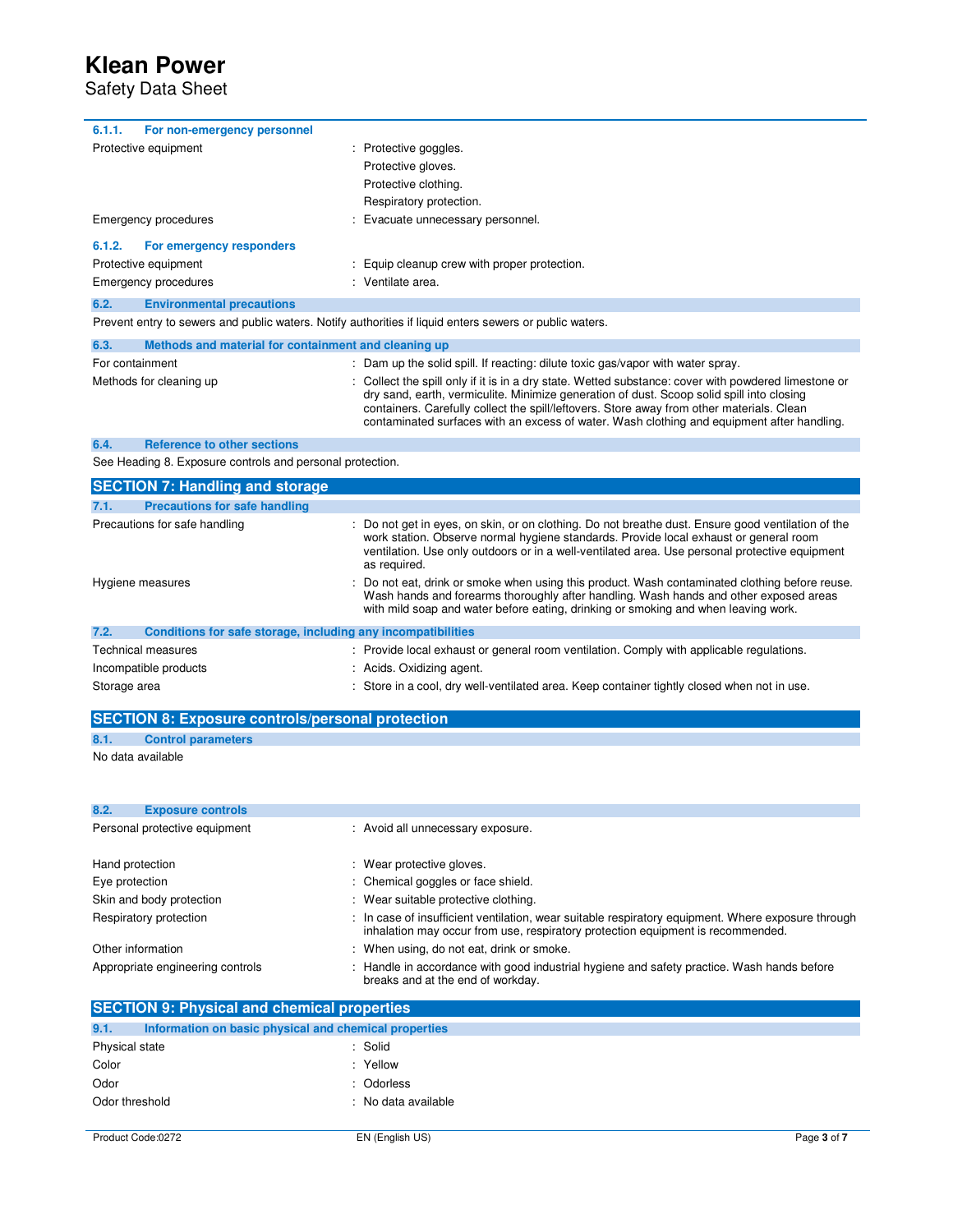## Safety Data Sheet

| рH                                          |   | $\therefore$ No data available |
|---------------------------------------------|---|--------------------------------|
| pH (1%) solution                            |   | $11.5 - 12.5$                  |
| Melting point                               |   | No data available              |
| Freezing point                              | t | No data available              |
| Boiling point                               |   | No data available              |
| Flash point                                 |   | No data available              |
| Relative evaporation rate (butyl acetate=1) |   | No data available              |
| Flammability (solid, gas)                   |   | No data available              |
| <b>Explosive limits</b>                     |   | No data available              |
| Vapor pressure                              |   | No data available              |
| Vapor density                               |   | No data available              |
|                                             |   | No data available              |
| Specific Gravity @ 77 <sup>°</sup> F        |   |                                |
| Solubility                                  |   | Soluble in water.              |
| Partition Coefficient n-Octanol-Water       |   | No data available              |
| Auto-ignition temperature                   |   | No data available              |
| Decomposition temperature                   |   | No data available              |
| Viscosity                                   |   | No data available              |
| <b>Other information</b><br>9.2.            |   |                                |
| VOC content                                 |   | 0 g/l                          |
|                                             |   |                                |

### **SECTION 10: Stability and reactivity**

### **10.1. Reactivity**

Reacts violently with (some) acids. Reacts with (strong) oxidizers. Reacts with (some) metals and their compounds: release of highly flammable gases/vapors (hydrogen).

| 10.2. | <b>Chemical stability</b> |  |
|-------|---------------------------|--|
|       |                           |  |

Stable under normal conditions.

### **10.3. Possibility of hazardous reactions**

Reacts vigorously with strong oxidizers and acids. Contact with halogenated compounds may liberate toxic gas.

### **10.4. Conditions to avoid**

Extremely high or low temperatures.

### **10.5. Incompatible materials**

Strong acids. Oxidizers. May be corrosive to metals.

**10.6. Hazardous decomposition products** 

Carbon monoxide. Carbon dioxide. Phosphorus oxides. Sulfur oxides. Thermal decomposition generates : Corrosive vapors.

| <b>SECTION 11: Toxicological information</b>                         |                                                                  |             |
|----------------------------------------------------------------------|------------------------------------------------------------------|-------------|
| Information on toxicological effects<br>11.1.                        |                                                                  |             |
| Acute toxicity                                                       | : Not classified                                                 |             |
| disodium metasilicate, pentahydrate (10213-79-3)                     |                                                                  |             |
| LD50 oral rat                                                        | 847 mg/kg                                                        |             |
| ATE US (oral)                                                        | 847.000 mg/kg body weight                                        |             |
| sodium carbonate (497-19-8)                                          |                                                                  |             |
| LD50 oral rat                                                        | 2800 mg/kg (Rat; Experimental value)                             |             |
| LD50 dermal rabbit                                                   | > 2000 mg/kg (Rabbit; Experimental value)                        |             |
| ATE US (oral)                                                        | 2800.000 mg/kg body weight                                       |             |
| benzenesulfonic acid, C10-16-alkyl derivs., sodium salt (68081-81-2) |                                                                  |             |
| ATE US (oral)                                                        | 500.000 mg/kg body weight                                        |             |
| Skin corrosion/irritation                                            | : Causes severe skin burns and eye damage.                       |             |
| Serious eye damage/irritation                                        | : Causes serious eye damage.                                     |             |
| Respiratory or skin sensitization                                    | : Not classified                                                 |             |
| Germ cell mutagenicity                                               | : Not classified                                                 |             |
|                                                                      | Based on available data, the classification criteria are not met |             |
| Product Code:0272                                                    | EN (English US)                                                  | Page 4 of 7 |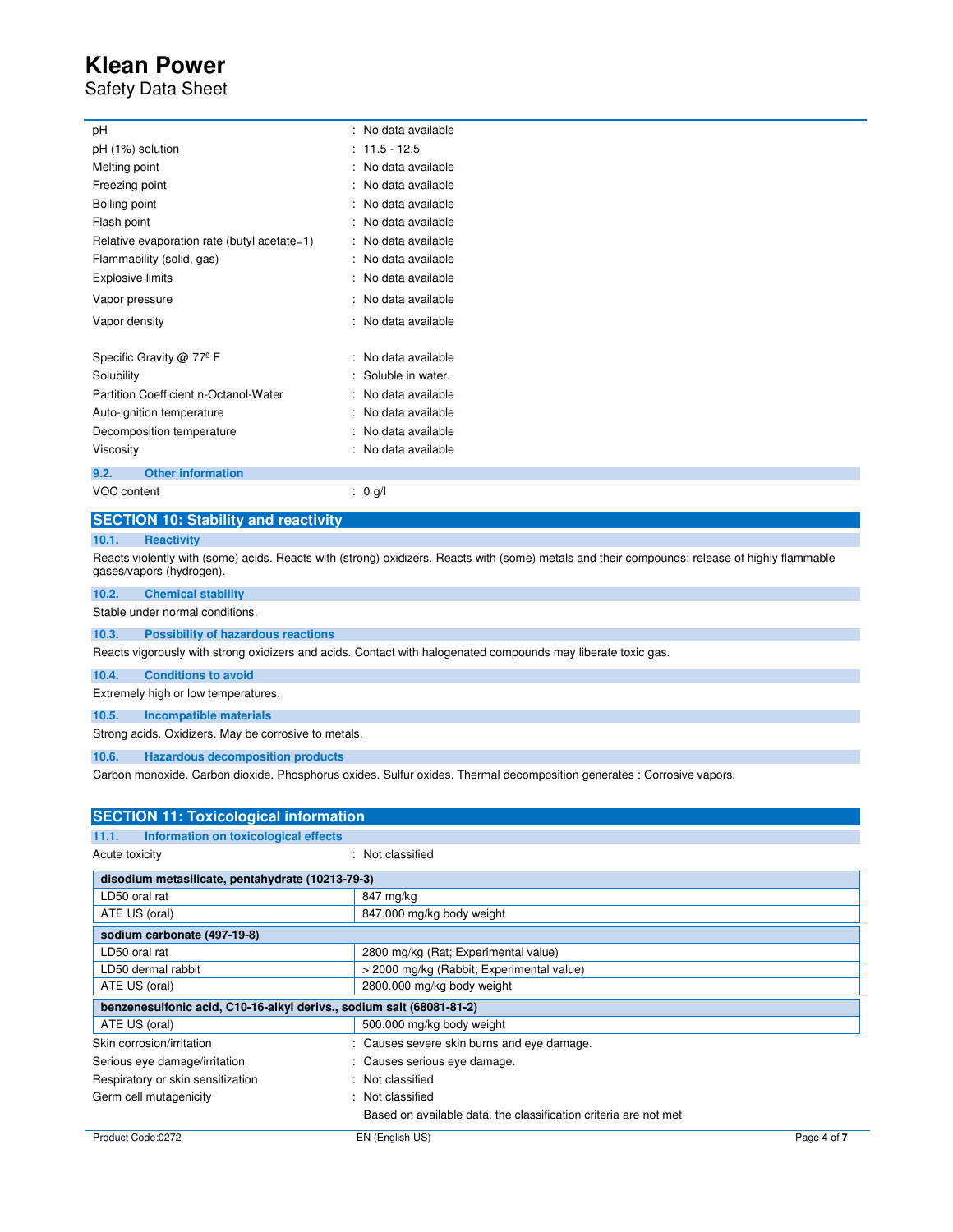Safety Data Sheet

| Carcinogenicity                                        | ۰. | Not classified                                                                                                |
|--------------------------------------------------------|----|---------------------------------------------------------------------------------------------------------------|
| Reproductive toxicity                                  | t. | Not classified                                                                                                |
|                                                        |    | Based on available data, the classification criteria are not met                                              |
| Specific target organ toxicity (single exposure)       |    | : May cause respiratory irritation.                                                                           |
| Specific target organ toxicity (repeated<br>exposure)  |    | : Not classified                                                                                              |
|                                                        |    |                                                                                                               |
| Aspiration hazard                                      |    | : Not classified                                                                                              |
| Potential Adverse human health effects and<br>symptoms |    | : Based on available data, the classification criteria are not met                                            |
| Symptoms/injuries after inhalation                     |    | : May cause respiratory irritation.                                                                           |
| Symptoms/injuries after skin contact                   |    | : Causes burns/corrosion of the skin.                                                                         |
| Symptoms/injuries after eye contact                    |    | : Causes serious eye damage.                                                                                  |
| Symptoms/injuries after ingestion                      |    | Harmful if swallowed. Burns to the gastric/intestinal mucosa. Abdominal pain. Gastrointestinal<br>complaints. |

| <b>SECTION 12: Ecological information</b> |  |  |
|-------------------------------------------|--|--|
|                                           |  |  |
|                                           |  |  |

### **12.1. Toxicity**

| disodium metasilicate, pentahydrate (10213-79-3) |                                                    |  |
|--------------------------------------------------|----------------------------------------------------|--|
| LC50 fish 1                                      | 210 mg/l (96 h; Brachydanio rerio; Anhydrous form) |  |
| EC50 Daphnia 1                                   | 216 mg/l (96 h; Daphnia magna; Anhydrous form)     |  |
| LC50 fish 2                                      | 2320 mg/l (96 h; Gambusia affinis; Anhydrous form) |  |
| EC50 Daphnia 2                                   | 632 mg/l (96 h; Lymnaea sp.; Anhydrous form)       |  |
| sodium carbonate (497-19-8)                      |                                                    |  |
| LC50 fish 1                                      | 300 mg/l (96 h; Lepomis macrochirus)               |  |
| EC50 Daphnia 1                                   | < 424 mg/l (48 h; Daphnia magna)                   |  |
| EC50 other aquatic organisms 1                   | 14 mg/l (168 h; Plankton)                          |  |
| LC50 fish 2                                      | 740 mg/l (96 h; Gambusia affinis)                  |  |
| EC50 Daphnia 2                                   | 265 mg/l (48 h; Daphnia magna)                     |  |
| TLM fish 1                                       | 300 ppm (96 h; Lepomis macrochirus)                |  |
| TLM other aquatic organisms 1                    | 500 ppm (96 h; Daphnia magna)                      |  |
| Threshold limit algae 1                          | 242 mg/l (5 days; Algae)                           |  |

## **12.2. Persistence and degradability**

| disodium metasilicate, pentahydrate (10213-79-3) |                                                                         |  |
|--------------------------------------------------|-------------------------------------------------------------------------|--|
| Persistence and degradability                    | Biodegradability: not applicable.                                       |  |
| Biochemical oxygen demand (BOD)                  | Not applicable                                                          |  |
| Chemical oxygen demand (COD)                     | Not applicable                                                          |  |
| <b>ThOD</b>                                      | Not applicable                                                          |  |
| BOD (% of ThOD)                                  | Not applicable                                                          |  |
| sodium carbonate (497-19-8)                      |                                                                         |  |
| Persistence and degradability                    | Biodegradability: not applicable. Low potential for adsorption in soil. |  |
| <b>ThOD</b>                                      | Not applicable (inorganic)                                              |  |

## **12.3. Bioaccumulative potential**

| disodium metasilicate, pentahydrate (10213-79-3) |                                                    |  |
|--------------------------------------------------|----------------------------------------------------|--|
| Bioaccumulative potential                        | No bioaccumulation data available.                 |  |
| sodium carbonate (497-19-8)                      |                                                    |  |
| Log Pow                                          | -6.19 (Estimated value)                            |  |
| Bioaccumulative potential                        | Low potential for bioaccumulation (Log Kow $<$ 4). |  |
|                                                  |                                                    |  |
| 12.4<br>Other adverse effects                    |                                                    |  |

Other information  $\qquad \qquad$ : Avoid release to the environment.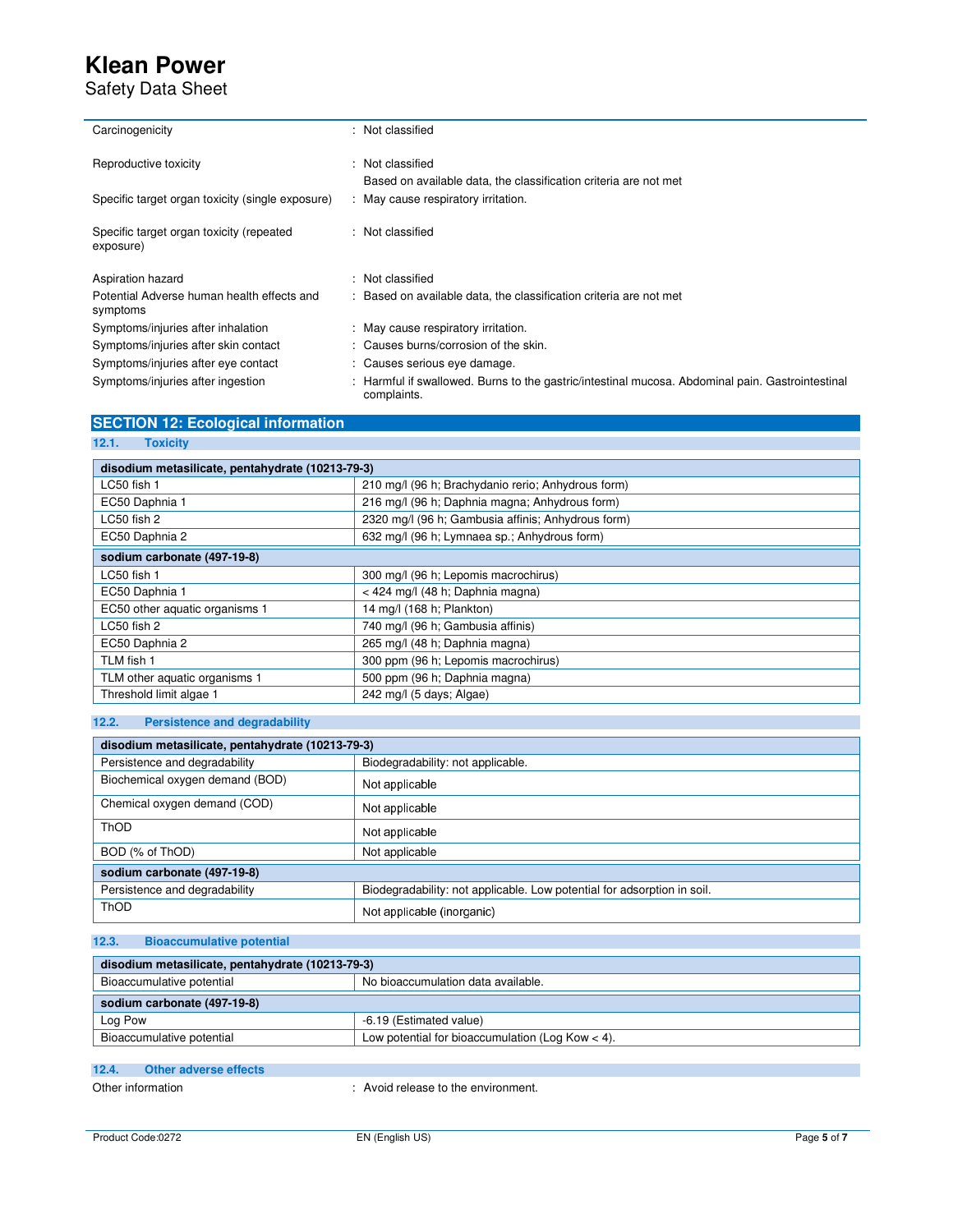Safety Data Sheet

| <b>SECTION 13: Disposal considerations</b>       |                                                                                                                                                                                                                                                                                                                           |
|--------------------------------------------------|---------------------------------------------------------------------------------------------------------------------------------------------------------------------------------------------------------------------------------------------------------------------------------------------------------------------------|
| 13.1.<br>Waste treatment methods                 |                                                                                                                                                                                                                                                                                                                           |
| Waste disposal recommendations                   | Dispose of contents/container in accordance with Local, State, and Federal regulations.                                                                                                                                                                                                                                   |
| Ecology - waste materials                        | : Avoid release to the environment.                                                                                                                                                                                                                                                                                       |
|                                                  |                                                                                                                                                                                                                                                                                                                           |
| <b>SECTION 14: Transport information</b>         |                                                                                                                                                                                                                                                                                                                           |
| 14.1.<br><b>UN Number</b>                        |                                                                                                                                                                                                                                                                                                                           |
|                                                  |                                                                                                                                                                                                                                                                                                                           |
| UN-No.(DOT)                                      | : 3262                                                                                                                                                                                                                                                                                                                    |
| Other information                                | Under 49 CFR 173.154(c) and (b)(2): This product may be shipped as ORM-D or Limited<br>Quantity if the inner packagings do not exceed $5 L (1.3$ gallons) or $5.0$ kg (11 lbs). This<br>provision does not apply to transportation by vessel or aircraft, except where other means of<br>transportation is impracticable. |
| 14.2.<br><b>UN proper shipping name</b>          |                                                                                                                                                                                                                                                                                                                           |
| DOT Proper Shipping Name<br>Hazard labels (DOT)  | : UN3262, Corrosive Solid, Basic, Inorganic, N.O.S. (Disodium Trioxosilicate), 8, PGIII<br>: 8 - Corrosive                                                                                                                                                                                                                |
| <b>SECTION 15: Regulatory information</b>        |                                                                                                                                                                                                                                                                                                                           |
| 15.1. US Federal regulations                     |                                                                                                                                                                                                                                                                                                                           |
| Reauthorization Act of 1986 and 40 CFR Part 372. | This product or mixture does not contain a toxic chemical or chemicals in excess of the applicable de minimis concentration as<br>specified in 40 CFR §372.38(a) subject to the reporting requirements of section 313 of Title III of the Superfund Amendments and                                                        |

| disodium metasilicate, pentahydrate (10213-79-3)                          |                                 |  |
|---------------------------------------------------------------------------|---------------------------------|--|
| SARA Section 311/312 Hazard Classes                                       | Immediate (acute) health hazard |  |
| sodium carbonate (497-19-8)                                               |                                 |  |
| Listed on the United States TSCA (Toxic Substances Control Act) inventory |                                 |  |
| SARA Section 311/312 Hazard Classes                                       | Immediate (acute) health hazard |  |
| benzenesulfonic acid, C10-16-alkyl derivs., sodium salt (68081-81-2)      |                                 |  |
| Listed on the United States TSCA (Toxic Substances Control Act) inventory |                                 |  |
| SARA Section 311/312 Hazard Classes                                       | Immediate (acute) health hazard |  |
| 15.0 Intovnotional voquintiana                                            |                                 |  |

**15.2. International regulations** 

## **CANADA**

### **EU-Regulations**

No additional information available

**Classification according to Regulation (EC) No. 1272/2008 [CLP]** 

### **Classification according to Directive 67/548/EEC or 1999/45/EC**

Not classified

**15.2.2. National regulations** 

## **disodium metasilicate, pentahydrate (10213-79-3)**

Disodium metasilicate, pentahydrate the anhydrous form of this material is listed on the EPA TSCA inventory under the CAS no. 6834-92-0.

### **15.3. US State regulations**

California Proposition 65 - This product does not contain any substances known to the state of California to cause cancer and/or reproductive harm